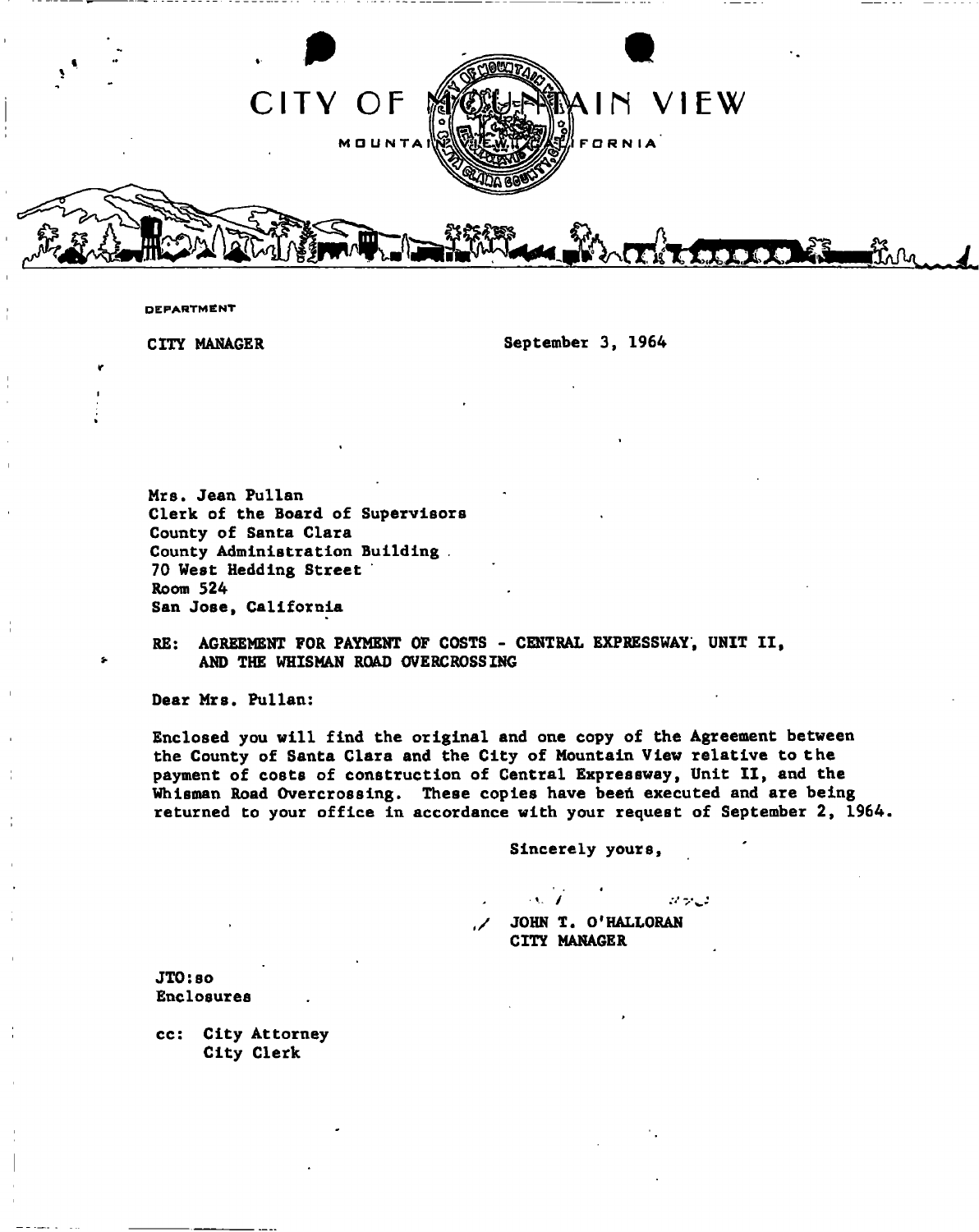AAAJO ATNA2 TO YTNUOS hg. HH OS OI h d3S **BACSIVA<sup>30</sup>US 10 GAAOB** 

 $\sim$   $\sim$   $\sim$ 

 $\bar{t}$  ,  $\bar{t}$  ,  $\bar{t}$ 

 $\frac{1}{2}$  ,  $\frac{1}{2}$ 

 $\bar{\alpha}$ 

 $\ddot{\phantom{1}}$  ,

 $\mathbb{Z}^n$  in  $\mathbb{Z}^n$  .

ĵ.

 $\bar{z}$ 

 $\bar{\mathbf{r}}$ 

 $\bar{t}$ 

 $\frac{1}{2}$ 

 $\frac{1}{2}$  $\bar{a}$  $\frac{1}{2}$ 

 $\mathcal{C}=\mathcal{C}$  .  $\overline{2}$  and  $\overline{2}$  $\sim$   $\sim$  $\sim 10^{-10}$  $\sim$   $\sim$  $\mathcal{L}^{\pm}$ å.  $\Gamma$  $\ddot{\phantom{a}}$ 

 $\sim 10^{-1}$  .  $\ddot{\phantom{a}}$ 

 $\frac{1}{2}$  $\sim 6$  $\bar{\mathbf{v}}$ 

 $\overline{\phantom{a}}$  $\cdot$ 

 $\ddot{\phantom{a}}$ 

 $\sim$   $\lambda$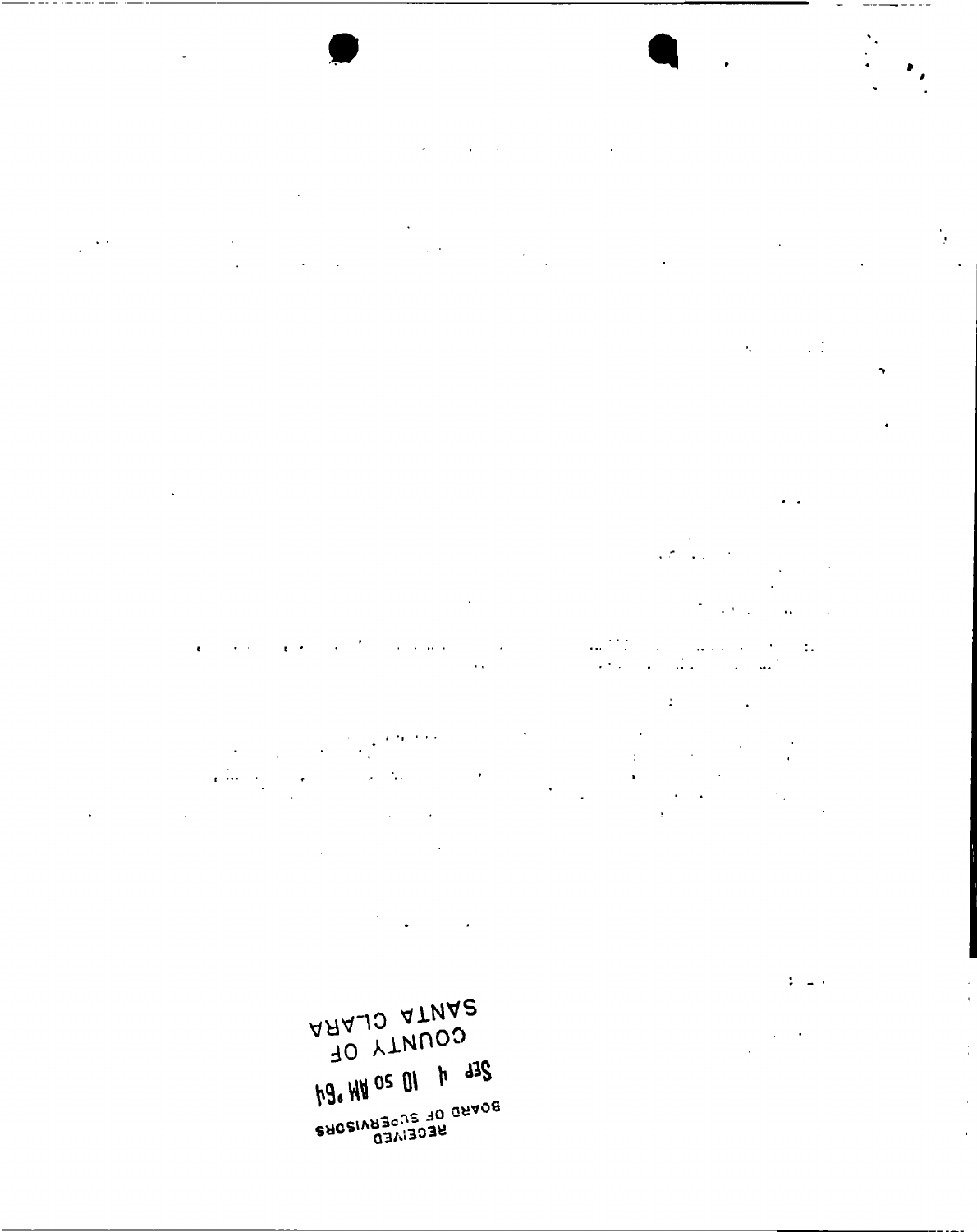**September 2, 1964** 

**Mr. John T. O'Bailoran City Manager City of Mountain View P. O. Box 10 Mountain View, California** 

Subject: Agreement for Payment of Costs re Central Express**wav, Pnit II. and the Whisman Road Overcrosslnq** 

**Dear Mr. O'Hallorani** 

**Enclosed you will find the original and three copies of an Agreement between the County of Santa Clara and the City of Mountain View relative to the payment of costs of construction of Central Expressway, Unit XX, and the Whisman Road Overcrossing. The Board of Supervisors authorized the execution of this Agreement on August 31, 1964. We understand that the City Council of Mountain View has also authorised execution of this Agreement on behalf of the City. We would, therefore, appreciate your having the original and one copy executed and returned to this office.** 

**Very truly yours,** 

**BOARD OP SUPERVISORS** 

**Mrs. Jean Pullan Clerk of the Board** 

JP: DMR: kb **Ends. CCt Public Works**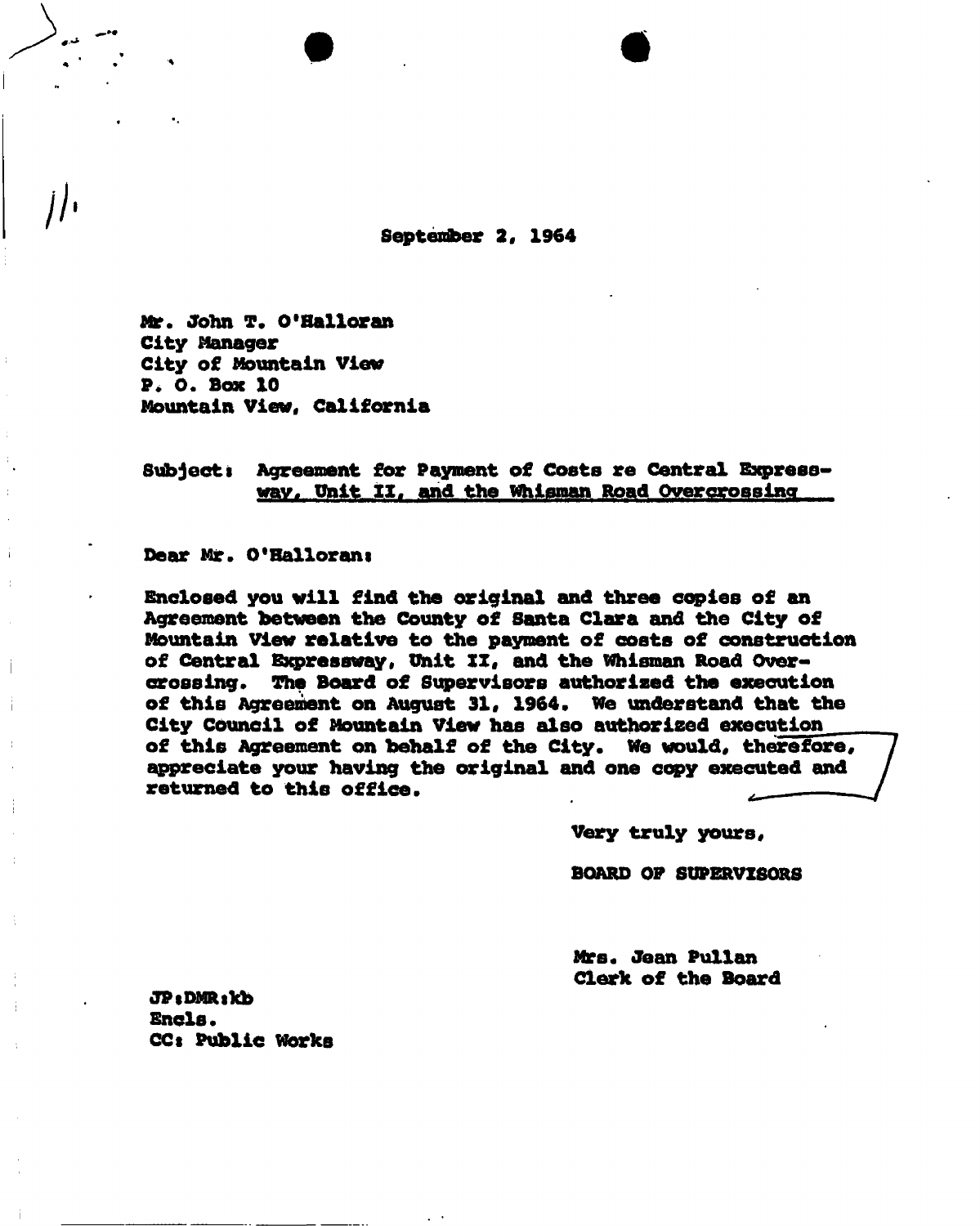| محم  | S.D. 5<br>county $ $ of santa clara                        |
|------|------------------------------------------------------------|
|      | TRANSMITTAL MEMORANDUM<br>٥<br>DEPARTMENT OF PUBLIC WORKS  |
|      | September 1, 1964 *<br>DATE:                               |
| FOR: | September 1<br>-64<br>BOARD OF SUPERVISORS AGENDA OF<br>19 |

FROM: STEFFANI, DESIGN, PUBLIC WORKS

TITLE: Agreement with the City of Mountain View covering joint participation in the construction of Central Expressway and Whisman Road.

## DESCRIPTION:

This agreement provides for the joint participation of both the City of Mountain View and the County in the Whisman-Central grade separation and interchange. The agreement provides that the County will participate to the extent of the cost of the Central Expressway intersection had the structure not been built; Mountain View to pay all additional expenses, County to act as the administrative agency. This agreement will enable the County to make application for funds from the State and to act as Mountain View's agent in entering an agreement with the railroad.

Adoption is recommended.

The City will act on the agreement on the evening of August 31. Action by the Board the following day will expidite completion of railroad and State application.

| DATE:               |  |  |
|---------------------|--|--|
| ITEM NO:            |  |  |
| <b>BOARD ACTION</b> |  |  |

**ECS:nc** 

**Attachment** 

**APPROVED:**  JAMES T. POTT, COUNTY ENGINEER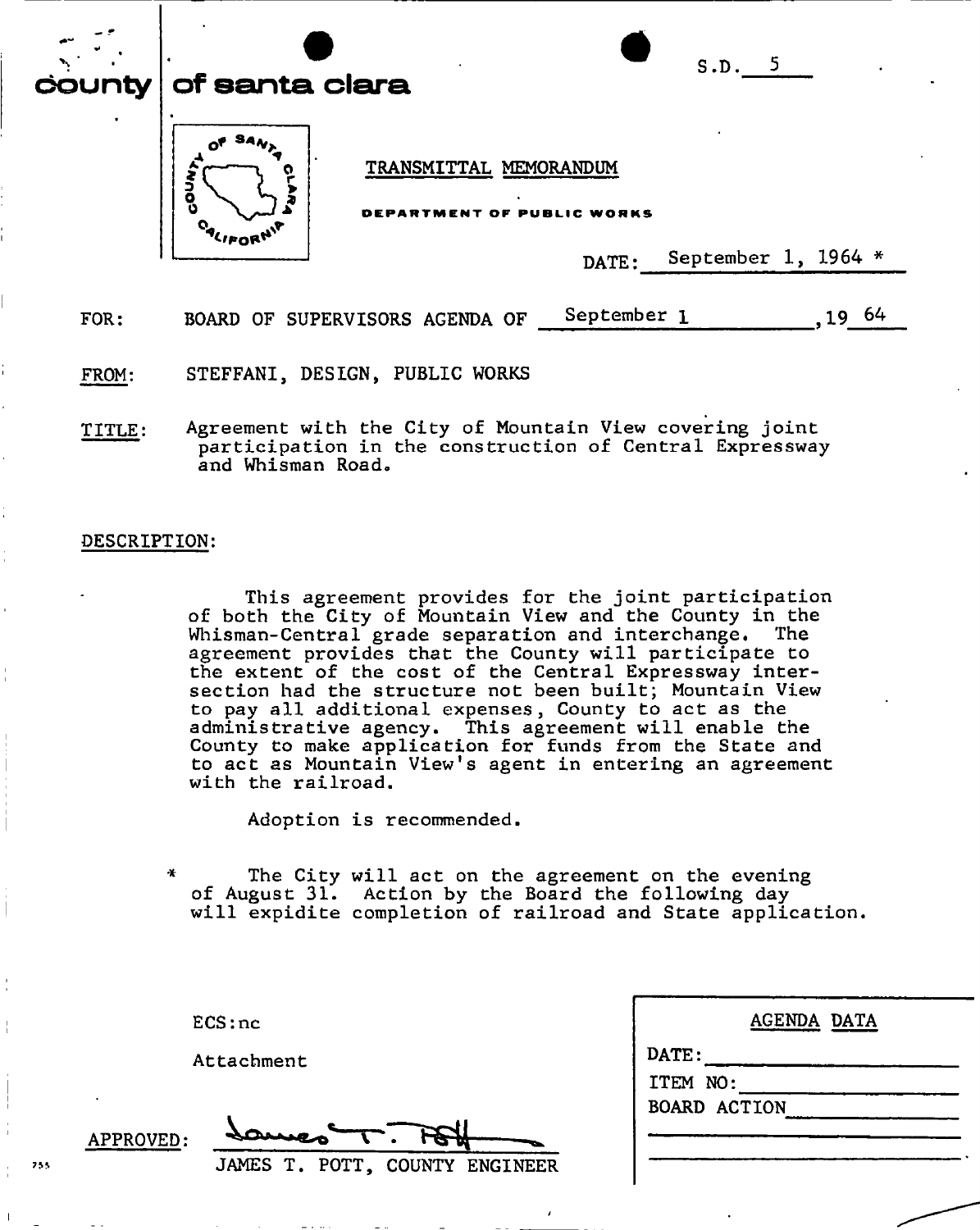## **AGREEMENT FOR PAYMENT OF COSTS OF CONSTRUCTION OF CENTRAL EXPRESSWAY, UNIT #2, AND THE WHISMAN RAILROAD OVERCROSSING**

**THIS IS AN AGREEMENT made and entered into by and between the County of Santa Clara, hereinafter called "County", and the City of Mountain View, hereinafter called "City".** 

**WHEREAS, the County proposes to construct a portion of Central Expressway between Orchard Avenue and Bernardo Avenue**  in the City; and

**WHEREAS, the City proposes to construct an overcrossing of the railroad tracks, Central Expressway, and Evelyn Avenue by Whisman Road in the City; and** 

**WHEREAS, the City and County mutually agree that it is to the advantage of both parties that both facilities be 'constructed as one project to be administered by the County; and** 

**WHEREAS, the City and County wish to provide for the payment of their respective shares of the cost of acquiring rights of way and constructing said project;** 

**NOW, THEREFORE, City and County agree as follows: '** 

**1. Right of Way and Construction Plans, County shall proceed with diligence to prepare plans and right of way drawings for the construction of said project.** 

**2 . Establishment of Whisman Road as a County Highway. Not**  later than 30 days after execution of this agreement by County **and City, County, acting pursuant to authority granted in Sections 1700 and 1701 of the Streets and Highways Code, shall adopt and forward to City a resolution declaring Whisman Road to be a county highway. Said resolution shall state that Whisman Road shall become a County highway for the following purposes only; Acquisition of rights of way, construction, improvement and repair. Upon receipt of a copy of said resolution, City shall** 

**Orig - B/S**  *2* **copies - City Mt. View 3 copies - Public Works 1 copy - County Counsel** 

**AUG 311964**  Da t.A ∠⊭ **APPROVED** CE CC PC DPW FLD **NO: ABSTAINS:**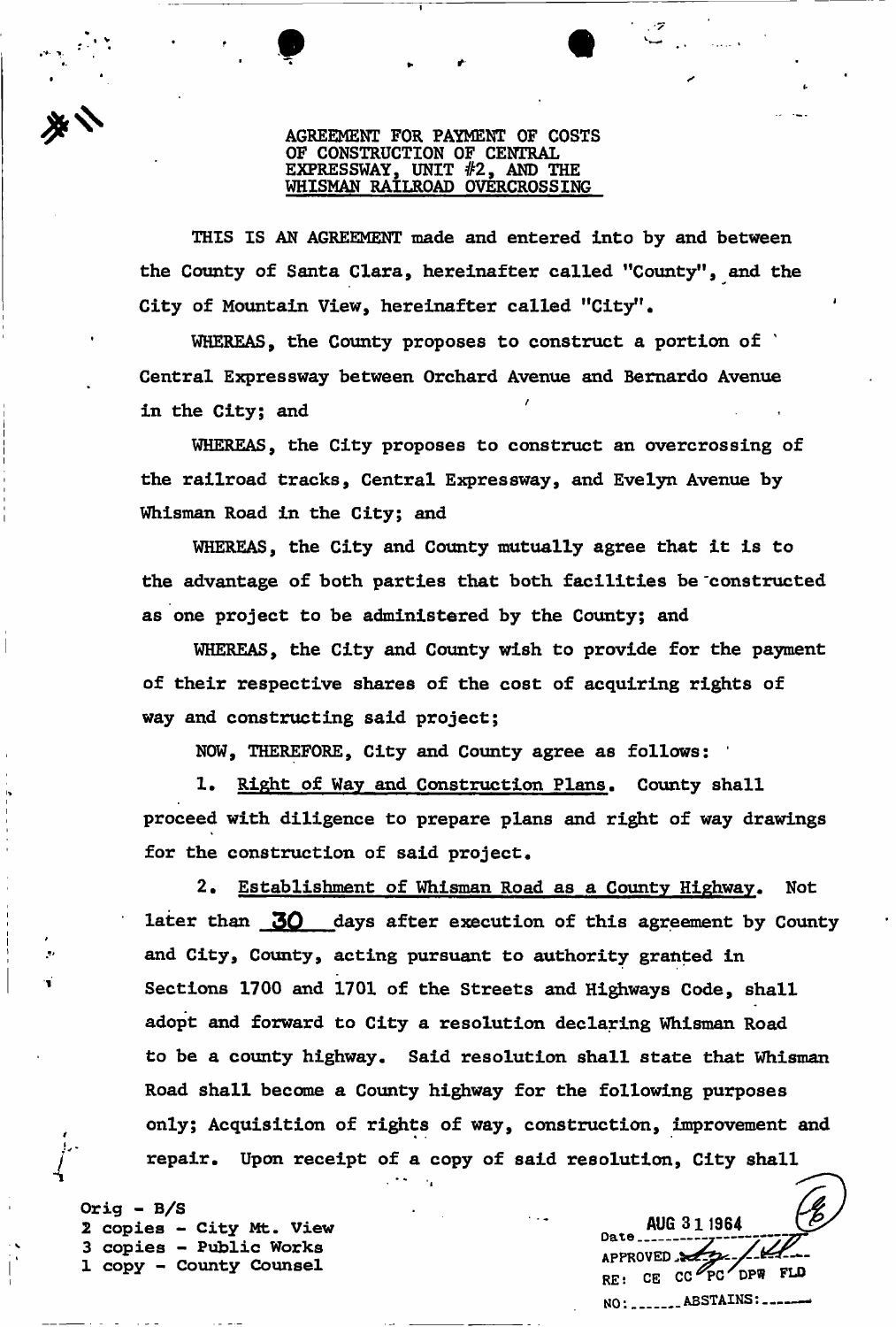ARAJO ATNA2 **COUNTY OF h9. HH OS 01 h d3S** BOWBO OL COMBUSORS

 $\overline{a}$ 

 $\ddot{\phantom{1}}$ 

 $\ddot{\phantom{a}}$ 

 $\mathbb{Z}_{\geq 0}$ 

 $\ddot{\phantom{0}}$ 

 $\ddot{\phantom{a}}$ 

 $\frac{1}{4}$ 

 $\ddot{\text{c}}$ 

 $\mathcal{F}_{\mathcal{F}}$ 

 $\sim$   $\sim$ 

 $\overline{\phantom{a}}$ 

 $\bar{\mathcal{C}}$  .

 $\ddot{\phantom{a}}$ 

 $\ddot{\phantom{a}}$ 

 $\ddot{\phantom{a}}$ 

 $\frac{1}{2}$ 

 $\mathcal{L}^{\pm}$  .

 $\ddot{\bullet}$  .

 $\mathcal{C}$ 

 $\ddot{\phantom{1}}$ 

 $\ddot{\cdot}$ 

 $\sim$   $\sim$ 

 $\ddot{\phantom{0}}$  $\ddot{\phantom{a}}$ 

 $\ddot{\cdot}$ 

 $\mathcal{L}^{\frac{1}{2}}$ 

 $\ddot{\phantom{a}}$ 

 $\overline{a}$ 

 $\sim$   $\sim$ 

 $\ddot{\cdot}$ 

 $\ddot{\cdot}$ 

 $\cdot$ 

 $\ddot{\cdot}$ 

ŕ

 $\ddot{\phantom{a}}$ 

 $\hat{\mathbf{r}}$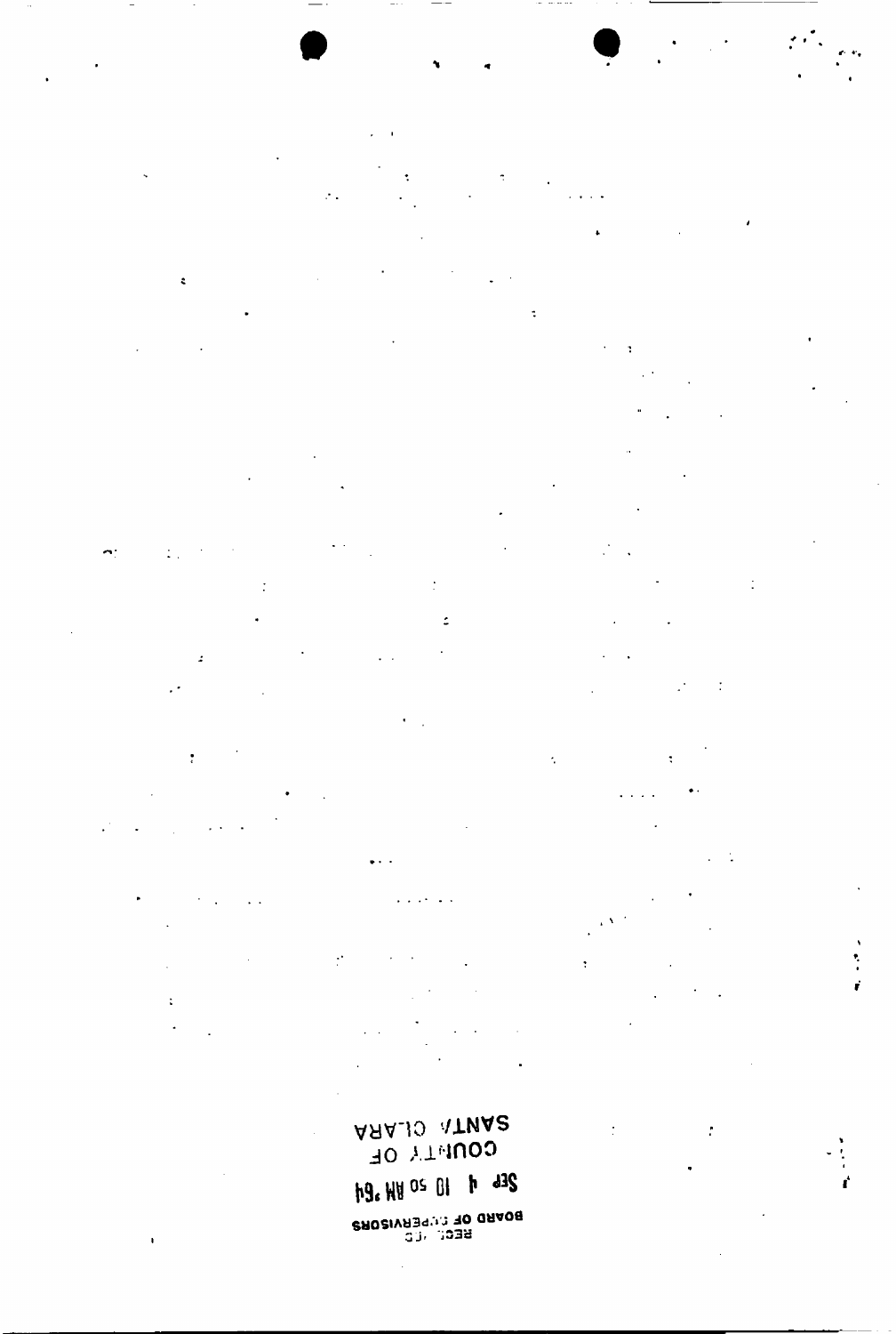**forthwith adopt an ordinance pursuant to Section 1701 of the Streets and Highways Code granting consent to said Road becoming a county highway for the purposes hereinabove expressed. It is understood and agreed by County and City that City's obligation to maintain Whisraan Road shall cease as of the date of the award of the contract for the construction of the project; and shall not resume until Whisman Road shall cease to be a County highway in the manner provided for in Section 1704 of the Streets and Highways Code. It is further understood and agreed by the County and City that the County shall maintain Whisman Road, in all respects, from the date of the award of the contract for the construction of the project, until resumption of the City's obligation to maintain said road,**  as provided for hereinabove.

**3. Acquisition of Rights-of-Way and Award of Contract. Upon completion of the plans for the construction of said project and approval thereof by City and the establishment of said Road as a county highway, as hereinabove provided, County shall commence the acquisition of rights of way for the construction of said project. Upon completion of the acquisition of said rights of way, County shall take all steps necessary to advertise for bids and award a contract for the construction of said project. For the purpose of this paragraph only, the term "acquisition<sup>11</sup> shall include, without limitation, possession obtained through agreement or order of court.** 

4. Deposit of City's Estimated Contribution with County: **City shall advance to County, not later than the date of award of the contract for construction of said project the sum of \$500,000, estimated to be the City's share of the cost of the project.** 

 $\bf 2$ 

 $\bullet$   $\bullet$   $\bullet$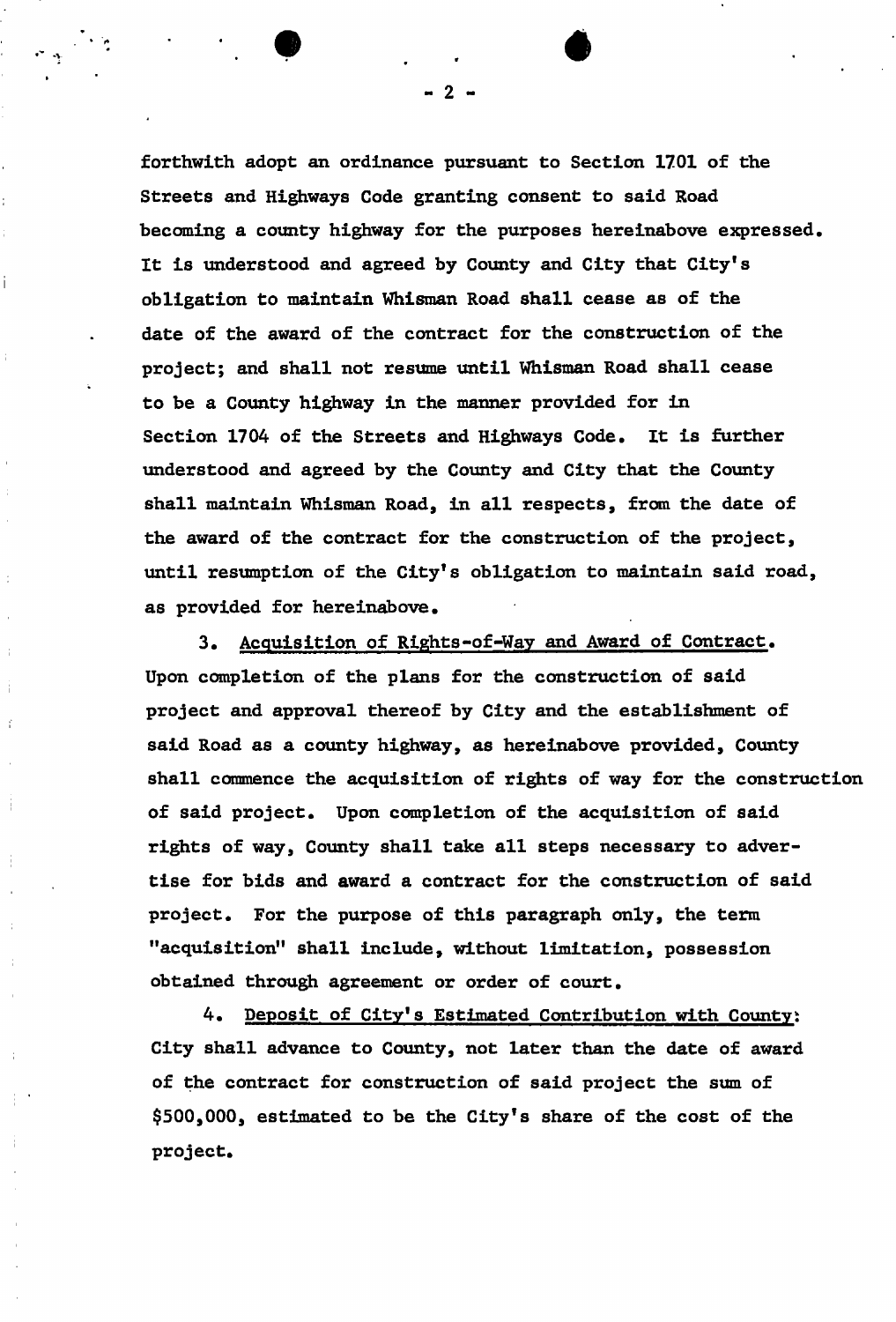5. Payment of Project Costs. Upon completion of the **project and acceptance thereof by County, County shall submit to City an itemized statement of the City's share of the total cost of the project. City's share of the cost of the project shall be determined as follows:** 

Ì

**(a) County shall pay the full cost of the items of construction and right of way attributable to Central Expressway. Said cost herein agreed upon to be \$590,000.00 for construction and increased right of way acquisition costs necessary to construct Central Expressway had the overcrossing by Whisman Road not been constructed, to which amount the actual cost of right of way acquisition for Central Expressway is to be added. The cost of right of way shall be, but not be limited to, the amount paid to acquire the rights of way through negotiation or as determined by a court or jury, severance damages, costs of title searches and title reports, escrow costs and costs of title insurance, revenue stamp taxes, filing fees, jury fees, fees for service of process, legal costs, expenses and fees incurred by the office of County Counsel, costs of exhibits, maps and drawings, appraisal costs and fees, witness fees, and costs of abandonment, if any.** 

**(b) City shall pay the balance of the cost of the entire project after the County's share outlined hereinabove, and contributions of both the Highway Commission of the State of California and the Southern Pacific Company, a Delaware Corporation, towards the construction of said project, have been deducted. Within thirty (30) days of the receipt of said statement, City shall pay to the County, City's share as listed in said state**ment less the sum advanced under Paragraph 4 above. In the ... event: the sum so advanced exceeds the totalt of City!s share of **the cost, the difference shall be refunded to the City.** 

-3.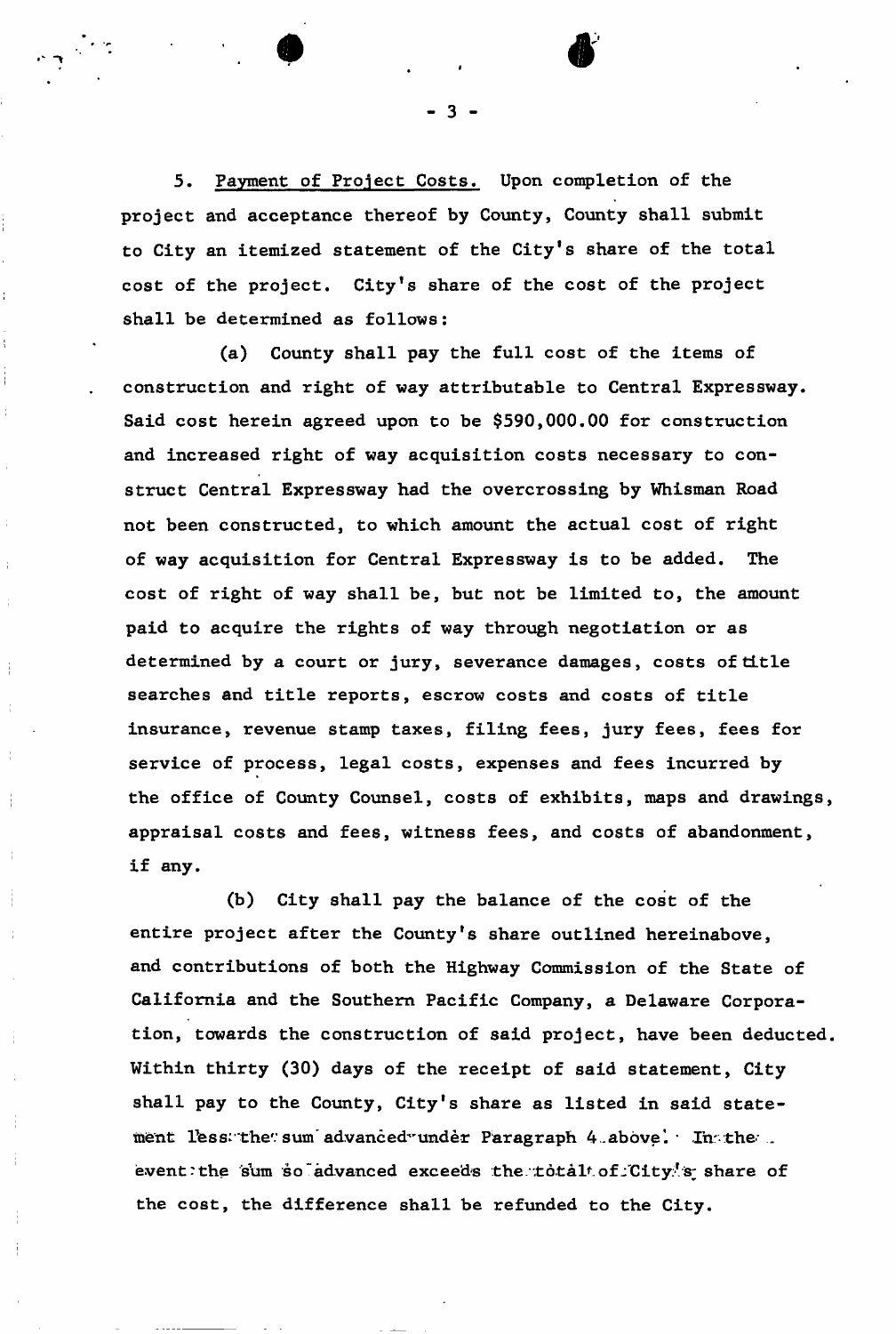**6. Insurance, County shall require any contractor awarded the contract for the construction and improvement of said Road to take out and maintain at all times during construction, public liability and property damage insurance in form and limits of liability acceptable to City and County, insuring City and County and their respective officers and employees from and against loss, cost or expense arising out of or in any way connected with the construction of said project.** 

**7. Application for State Funds, County, as administrative agent for this project, shall make application for funds to the State of California under Section 189-191 of the Streets and Highways Code,** 

**In the event the California Highway Commission does not allocate said funds in accordance with standard practice, County agrees to take all necessary legal action, including appeal to the California Supreme Court, to effect the desired allocation from said Commission.** 

**In the event funds are not made available or allocated by the State of California within eighteen (18) months of the date of this agreement, said agreement shall become null and void.** 

**IN WITNESS WHEREOF, County and City have caused the execution of this agreement as of the** AUG 31 day of 1964.

**COUNTY OF SANTA CLARA** 

**Supervisors** 

**ATTEST: JEAN PULLAN, Clerk of the Board of Supervisors** 

**CITY OF MOUNTAIN VIEW** 

**By. Title CgZ^-w-p-.** 

**4 -**

 $\bullet$